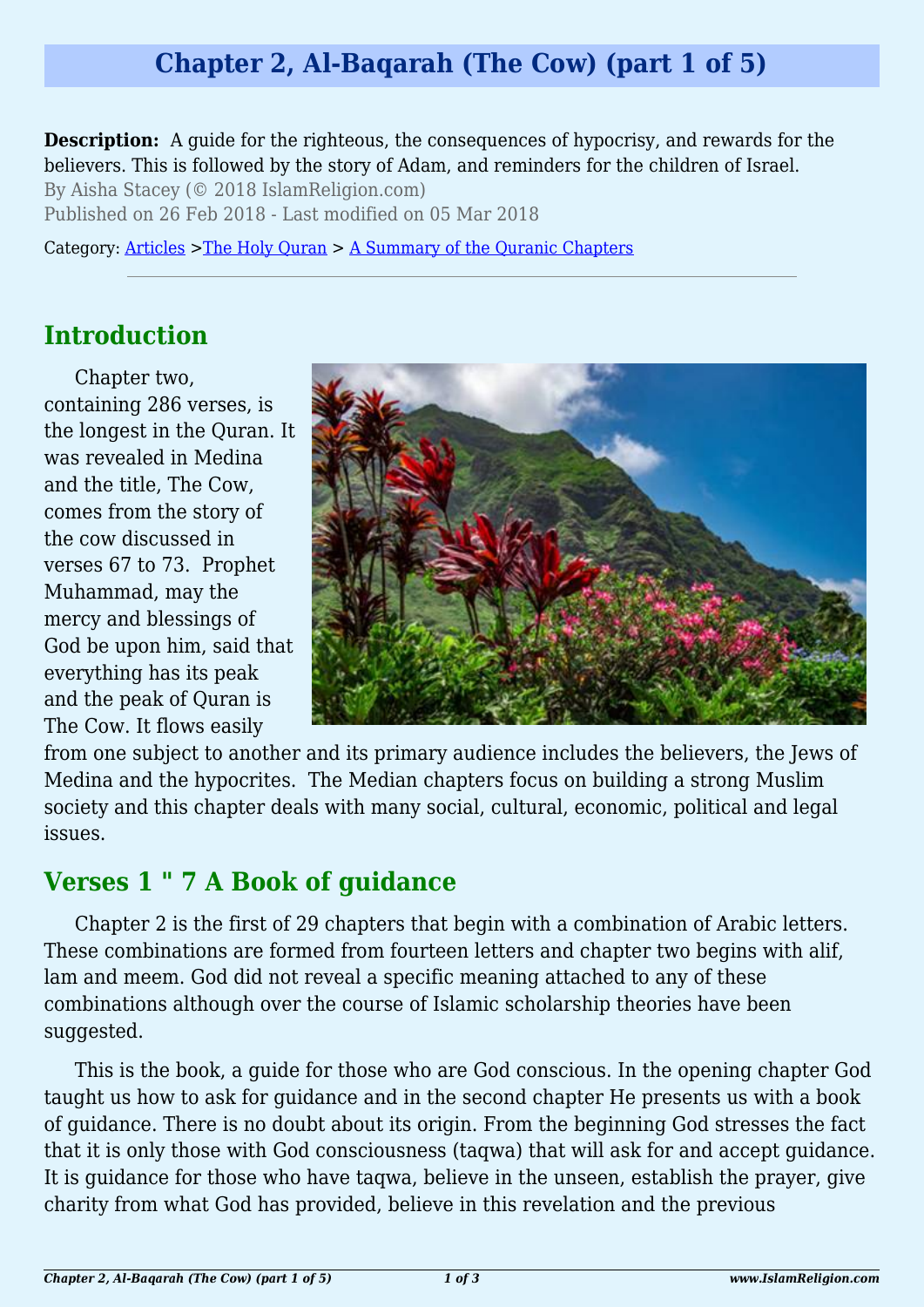revelations, and believe in the Hereafter. These people will prosper. Those who disbelieve will not listen to Prophet Muhammad's warning. God has covered their ears, eyes and hearts as a direct result of their arrogance and persistent sinfulness. There is a great punishment awaiting them.

### **Verses 8 " 20 The hypocrites**

There are some who say they believe but they do not. They are trying to deceive God but without knowing it they are only deceiving themselves. Their hearts are diseased, and agonizing treatment awaits them because of their persistent lying. When they are told not to cause corruption they justify their actions by saying that they are only putting things right or trying to make peace. Beware of those who make mischief but do not realize what they are doing. When they are told to believe as the others do, they reply sarcastically referring to the believers as fools. When they are with the believers they pretend to believe but alone with each other they mock. God mocks those who are not rightly guided and allows them to wander blindly. They have purchased error instead of guidance. They will never return to the right way. God presents us with parables in order that we might understand His ways. If we are surrounded by light and guided He can easily remove His guidance. And if we are afraid and sheltering from a storm, God is able to leave us in darkness because He has power over all things.

# **Verses 21 " 29 Worship God Alone**

Humankind, worship God, the one who created you, and those before you, to be conscious of Him. He spread out the earth, built the sky, and sent down rain to provide you with sustenance. Do not set up rivals to God; you know there is nothing comparable to Him. If you have doubts about the revelation then produce your own chapter like it. If you need help then call upon those you have set up as rivals to God. This is not possible, you will never be able to do it, so fear the Hellfire whose fuel is humankind and stones. It is prepared for the unbelievers.

Prophet Muhammad brings good news to those who believe. They will have gardens under which rivers flow. They will be provided with fruit resembling but not the same as those they recognize from earth. They will stay there in the gardens forever with spouses.

God presents us with examples and similitudes; the believers know they are the truth. The disbelievers ask what the examples mean. God causes the rebels to go even further astray. The ones who break their covenants or spread corruption are the losers. Why would you deny God? He gave you life and will cause you to die before bringing you to life again. You will return to Him.

# **Verses 30 " 39 The story of Adam**

When God told the angels He was putting humankind on earth, they asked why He would put those who cause bloodshed and damage there. They pointed out that they (the angels) only celebrate His praises and glorify His name. God answered that He knew things that they did not know.